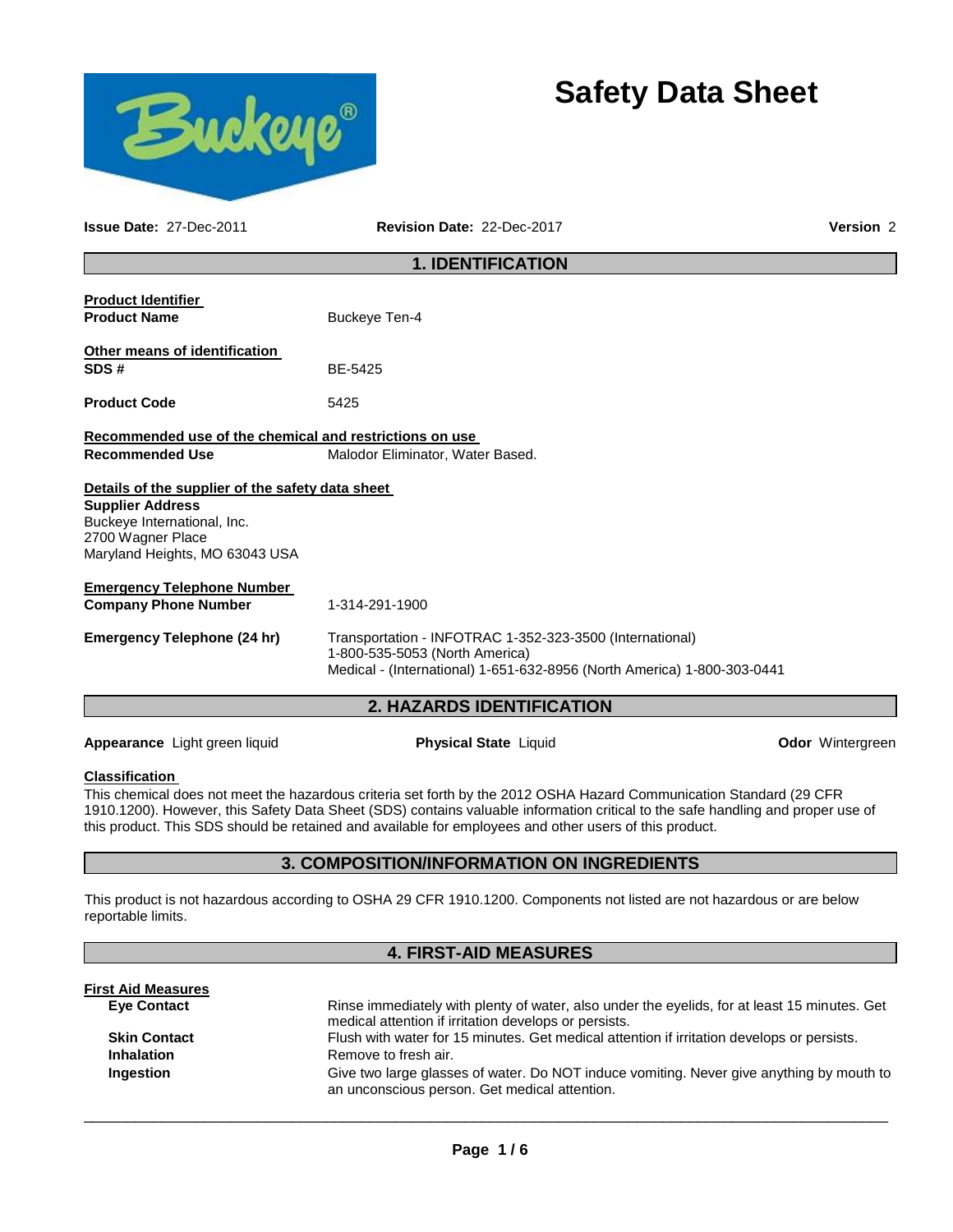#### **Most important symptoms and effects**

**Symptoms May be irritating to skin and eyes.** 

#### **Indication of any immediate medical attention and special treatment needed**

**Notes to Physician**  Treat symptomatically.

# **5. FIRE-FIGHTING MEASURES**

\_\_\_\_\_\_\_\_\_\_\_\_\_\_\_\_\_\_\_\_\_\_\_\_\_\_\_\_\_\_\_\_\_\_\_\_\_\_\_\_\_\_\_\_\_\_\_\_\_\_\_\_\_\_\_\_\_\_\_\_\_\_\_\_\_\_\_\_\_\_\_\_\_\_\_\_\_\_\_\_\_\_\_\_\_\_\_\_\_\_\_\_\_

#### **Suitable Extinguishing Media**

Use extinguishing measures that are appropriate to local circumstances and the surrounding environment.

#### **Unsuitable Extinguishing Media** Not determined.

# **Specific Hazards Arising from the Chemical**

Combustion products may be toxic.

**Hazardous Combustion Products** Carbon oxides.

# **Protective equipment and precautions for firefighters**

As in any fire, wear self-contained breathing apparatus pressure-demand, MSHA/NIOSH (approved or equivalent) and full protective gear.

# **6. ACCIDENTAL RELEASE MEASURES**

#### **Personal precautions, protective equipment and emergency procedures**

| <b>Personal Precautions</b> | Use personal protection recommended in Section 8. |
|-----------------------------|---------------------------------------------------|
|-----------------------------|---------------------------------------------------|

**Methods for Containment** Prevent further leakage or spillage if safe to do so.

| <b>Environmental Precautions</b> | Prevent from entering into soil, ditches, sewers, waterways and/or groundwater. See |  |
|----------------------------------|-------------------------------------------------------------------------------------|--|
|                                  | Section 12, Ecological Information. See Section 13: DISPOSAL CONSIDERATIONS.        |  |

#### **Methods and material for containment and cleaning up**

| <b>Methods for Clean-Up</b><br>floor to dry before allowing traffic. | Pick up with mop, wet/dry vac, or absorbent material. Rinse area with clear water and allow |
|----------------------------------------------------------------------|---------------------------------------------------------------------------------------------|

# **7. HANDLING AND STORAGE**

#### **Precautions for safe handling**

**Advice on Safe Handling** Handle in accordance with good industrial hygiene and safety practice. Use personal protection recommended in Section 8. Avoid contact with skin, eyes or clothing. Wash thoroughly with soap and water after handling. Keep containers closed when not in use.

#### **Conditions for safe storage, including any incompatibilities**

**Storage Conditions Keep container tightly closed and store in a cool, dry and well-ventilated place. Store at** room temperature.

**Incompatible Materials Chlorine bleach.**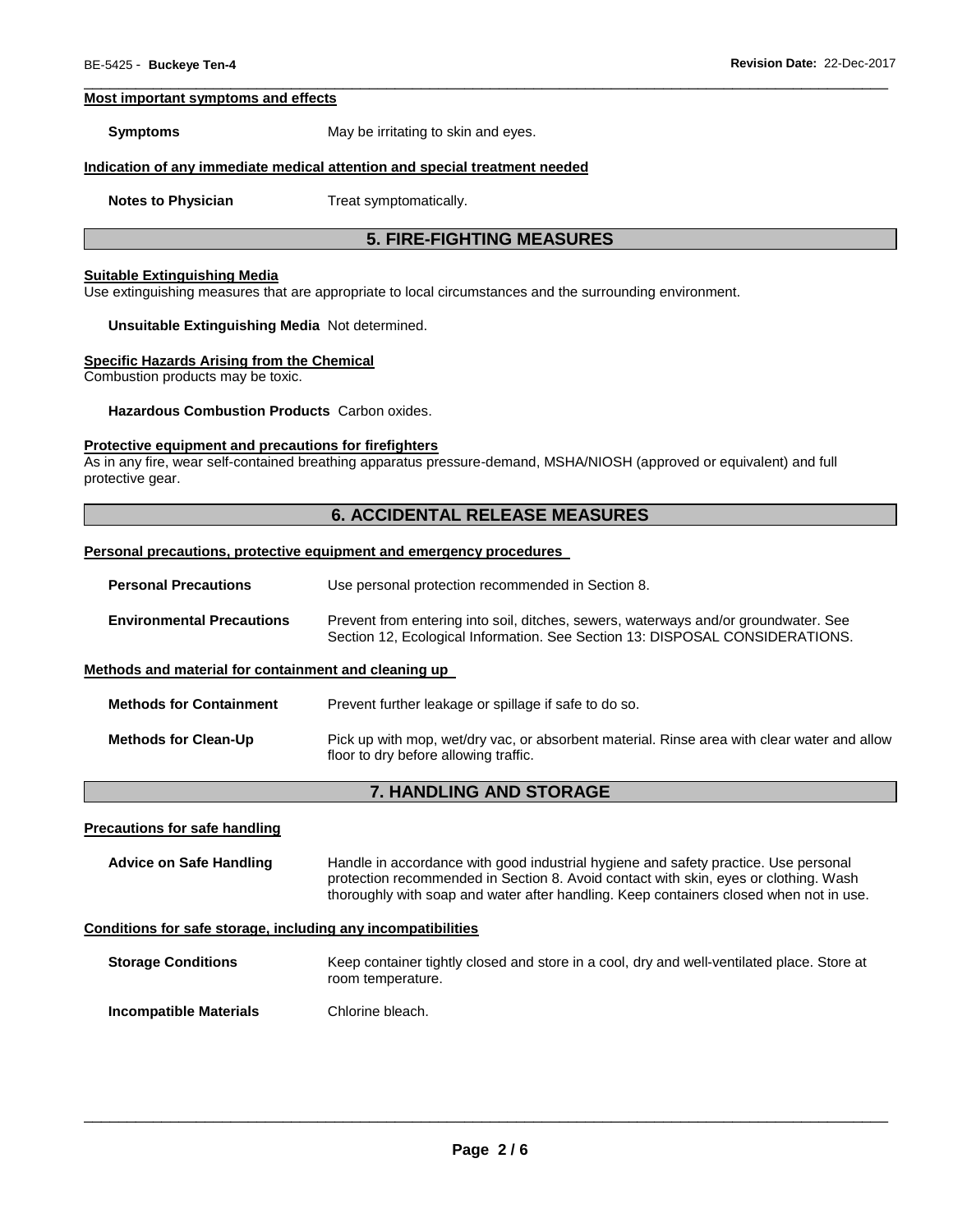# \_\_\_\_\_\_\_\_\_\_\_\_\_\_\_\_\_\_\_\_\_\_\_\_\_\_\_\_\_\_\_\_\_\_\_\_\_\_\_\_\_\_\_\_\_\_\_\_\_\_\_\_\_\_\_\_\_\_\_\_\_\_\_\_\_\_\_\_\_\_\_\_\_\_\_\_\_\_\_\_\_\_\_\_\_\_\_\_\_\_\_\_\_ **8. EXPOSURE CONTROLS/PERSONAL PROTECTION**

**Exposure Guidelines** No exposure limits noted for ingredient(s). The following information is given as general guidance

### **Appropriate engineering controls**

**Engineering Controls** Ensure adequate ventilation, especially in confined areas. Eyewash stations. Showers.

# **Individual protection measures, such as personal protective equipment**

| <b>Eve/Face Protection</b>      | Risk of contact: Wear approved safety goggles. |
|---------------------------------|------------------------------------------------|
| <b>Skin and Body Protection</b> | Wear rubber gloves or other impervious gloves. |

**Respiratory Protection** No protection is ordinarily required under normal conditions of use and with adequate ventilation.

**General Hygiene Considerations** Handle in accordance with good industrial hygiene and safety practice.

# **9. PHYSICAL AND CHEMICAL PROPERTIES**

# **Information on basic physical and chemical properties**

| information on basic physical and chemical properties |                               |                       |                |
|-------------------------------------------------------|-------------------------------|-----------------------|----------------|
| <b>Physical State</b>                                 | Liquid                        |                       |                |
| Appearance                                            | Light green liquid            | Odor                  | Wintergreen    |
| Color                                                 | Light green                   | <b>Odor Threshold</b> | Not determined |
| <b>Property</b>                                       | Values                        | Remarks • Method      |                |
| рH                                                    | $7.2 \pm 0.2$ (conc)          |                       |                |
|                                                       | $7.0 \pm 0.2$ (1:16 dilution) |                       |                |
| <b>Melting Point/Freezing Point</b>                   | Not determined                |                       |                |
| <b>Boiling Point/Boiling Range</b>                    | 100 °C / 212 °F               |                       |                |
| <b>Flash Point</b>                                    | None                          | Tag Closed Cup        |                |
| <b>Evaporation Rate</b>                               | 1.0                           | (Water = 1)           |                |
| <b>Flammability (Solid, Gas)</b>                      | Liquid-Not applicable         |                       |                |
| <b>Upper Flammability Limits</b>                      | Not applicable                |                       |                |
| <b>Lower Flammability Limit</b>                       | Not applicable                |                       |                |
| <b>Vapor Pressure</b>                                 | Not determined                |                       |                |
| <b>Vapor Density</b>                                  | Not determined                |                       |                |
| <b>Specific Gravity</b>                               | 1.01                          |                       |                |
| <b>Water Solubility</b>                               | Infinite                      |                       |                |
| Solubility in other solvents                          | Not determined                |                       |                |
| <b>Partition Coefficient</b>                          | Not determined                |                       |                |
| <b>Auto-ignition Temperature</b>                      | Not determined                |                       |                |
| <b>Decomposition Temperature</b>                      | Not determined                |                       |                |
| <b>Kinematic Viscosity</b>                            | Not determined                |                       |                |
| <b>Dynamic Viscosity</b>                              | Not determined                |                       |                |
| <b>Explosive Properties</b>                           | Not determined                |                       |                |
| <b>Oxidizing Properties</b>                           | Not determined                |                       |                |

# **10. STABILITY AND REACTIVITY**

#### **Reactivity**

Not reactive under normal conditions.

# **Chemical Stability**

Stable under recommended storage conditions.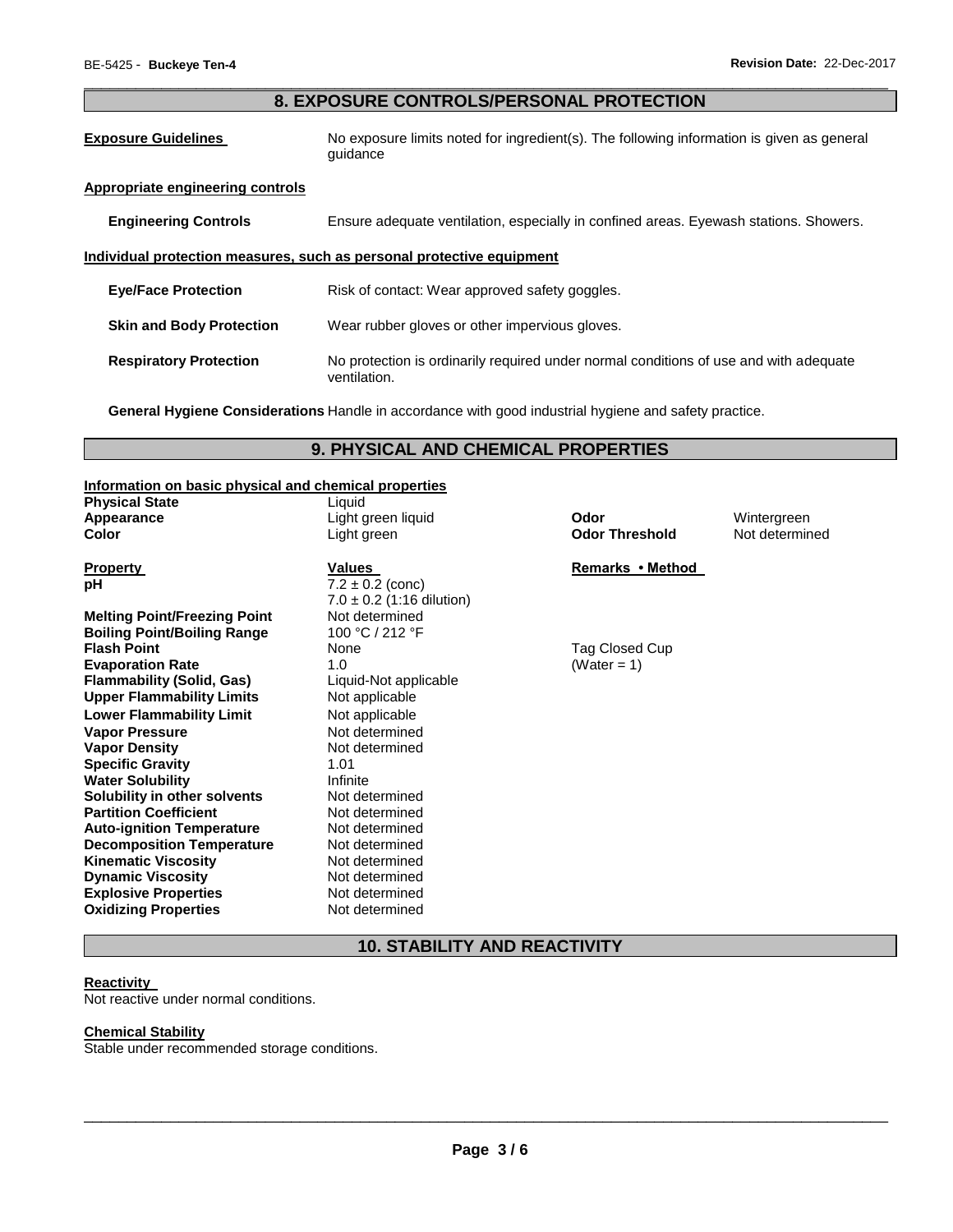#### **Possibility of Hazardous Reactions**

None under normal processing.

#### **Hazardous Polymerization** Hazardous polymerization does not occur.

#### **Conditions to Avoid**

Keep separated from incompatible substances. Keep out of reach of children.

#### **Incompatible Materials**

Chlorine bleach.

#### **Hazardous Decomposition Products**

Carbon oxides.

# **11. TOXICOLOGICAL INFORMATION**

\_\_\_\_\_\_\_\_\_\_\_\_\_\_\_\_\_\_\_\_\_\_\_\_\_\_\_\_\_\_\_\_\_\_\_\_\_\_\_\_\_\_\_\_\_\_\_\_\_\_\_\_\_\_\_\_\_\_\_\_\_\_\_\_\_\_\_\_\_\_\_\_\_\_\_\_\_\_\_\_\_\_\_\_\_\_\_\_\_\_\_\_\_

# **Information on likely routes of exposure**

| <b>Product Information</b> |                                  |
|----------------------------|----------------------------------|
| <b>Eve Contact</b>         | Avoid contact with eyes.         |
| <b>Skin Contact</b>        | Avoid contact with skin.         |
| <b>Inhalation</b>          | Avoid breathing vapors or mists. |
| Ingestion                  | Do not ingest.                   |

#### **Component Information**

| <b>Chemical Name</b>    | Oral LD50  | <b>Dermal LD50</b> | <b>Inhalation LC50</b> |
|-------------------------|------------|--------------------|------------------------|
| Ethoxylated Nonylphenol | Rat        | Rabbit             |                        |
| 9016-45-9               | 1310 mg/kg | $= 2$ mL/kg        |                        |

#### **Information on physical, chemical and toxicological effects**

**Symptoms** Please see section 4 of this SDS for symptoms.

#### **Delayed and immediate effects as well as chronic effects from short and long-term exposure**

**Carcinogenicity** Based on the information provided, this product does not contain any carcinogens or potential carcinogens as listed by OSHA, IARC or NTP.

#### **Numerical measures of toxicity**

Not determined

# **12. ECOLOGICAL INFORMATION**

#### **Ecotoxicity**

The product is not classified as environmentally hazardous. However, this does not exclude the possibility that large or frequent spills can have a harmful or damaging effect on the environment.

#### **Component Information**

Not available

# **Persistence/Degradability**

Not determined.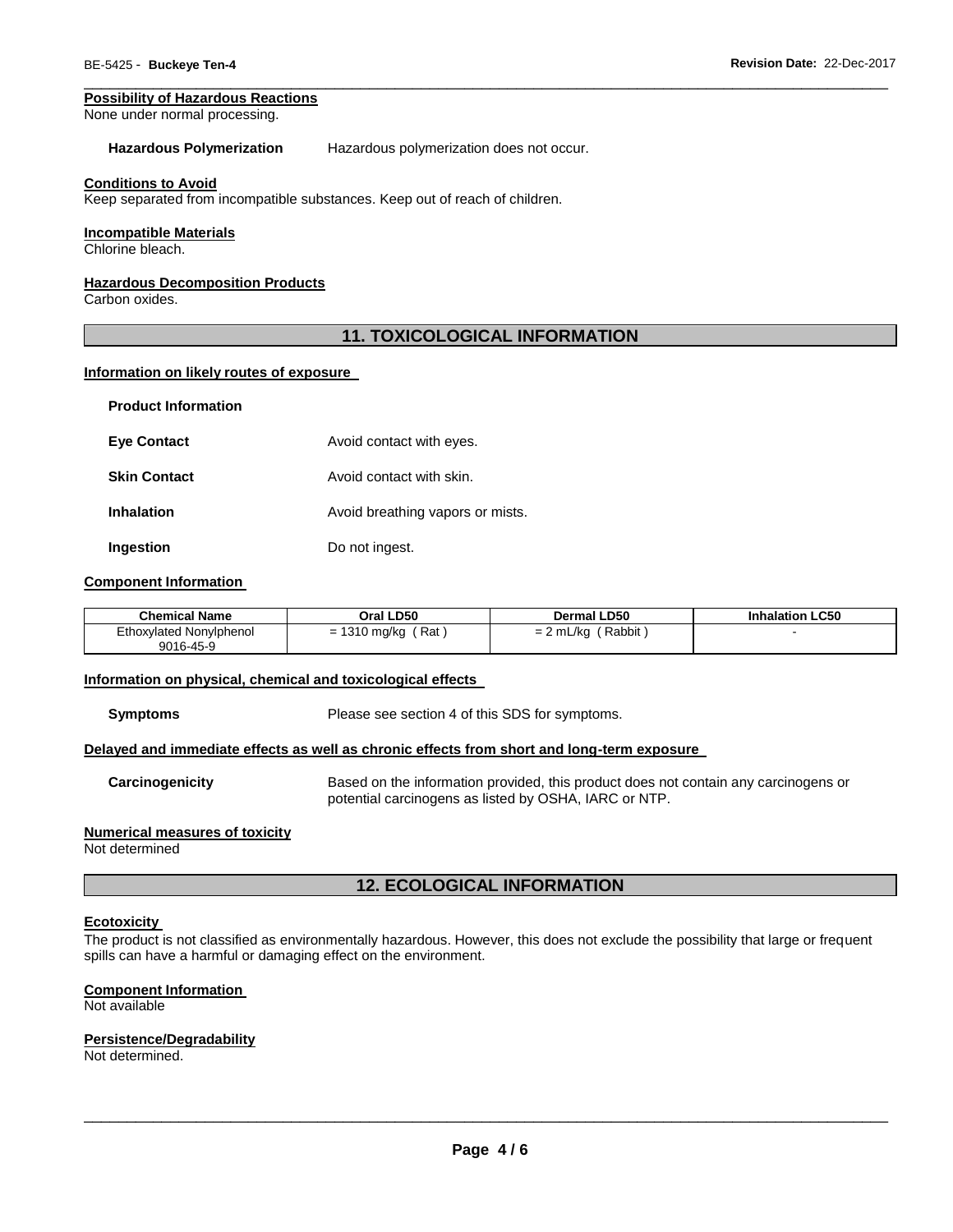# **Bioaccumulation**

Not determined.

# **Mobility**

Not determined

# **Other Adverse Effects**

Not determined

| <b>13. DISPOSAL CONSIDERATIONS</b> |                                                                                                                                |  |  |
|------------------------------------|--------------------------------------------------------------------------------------------------------------------------------|--|--|
| <b>Waste Treatment Methods</b>     |                                                                                                                                |  |  |
| <b>Disposal of Wastes</b>          | Disposal should be in accordance with applicable regional, national and local laws and<br>regulations.                         |  |  |
| <b>Contaminated Packaging</b>      | Disposal should be in accordance with applicable regional, national and local laws and<br>regulations.                         |  |  |
| <b>14. TRANSPORT INFORMATION</b>   |                                                                                                                                |  |  |
| <b>Note</b>                        | Please see current shipping paper for most up to date shipping information, including<br>exemptions and special circumstances. |  |  |
| <b>DOT</b>                         | Not regulated                                                                                                                  |  |  |
| <u>IATA</u>                        | Not regulated                                                                                                                  |  |  |
| <b>IMDG</b>                        | Not regulated                                                                                                                  |  |  |
| <b>15. REGULATORY INFORMATION</b>  |                                                                                                                                |  |  |

\_\_\_\_\_\_\_\_\_\_\_\_\_\_\_\_\_\_\_\_\_\_\_\_\_\_\_\_\_\_\_\_\_\_\_\_\_\_\_\_\_\_\_\_\_\_\_\_\_\_\_\_\_\_\_\_\_\_\_\_\_\_\_\_\_\_\_\_\_\_\_\_\_\_\_\_\_\_\_\_\_\_\_\_\_\_\_\_\_\_\_\_\_

# **International Inventories**

All ingredients are listed or exempt from listing on Chemical Substance Inventory

# **US Federal Regulations**

# **CERCLA**

This material, as supplied, does not contain any substances regulated as hazardous substances under the Comprehensive Environmental Response Compensation and Liability Act (CERCLA) (40 CFR 302) or the Superfund Amendments and Reauthorization Act (SARA) (40 CFR 355).

# **SARA 313**

Section 313 of Title III of the Superfund Amendments and Reauthorization Act of 1986 (SARA). This product does not contain any chemicals which are subject to the reporting requirements of the Act and Title 40 of the Code of Federal Regulations, Part 372

# **CWA (Clean Water Act)**

This product does not contain any substances regulated as pollutants pursuant to the Clean Water Act (40 CFR 122.21 and 40 CFR 122.42)

# **US State Regulations**

# **California Proposition 65**

This product does not contain any Proposition 65 chemicals.

# **U.S. State Right-to-Know Regulations**

This product does not contain any substances regulated under applicable state right-to-know regulations